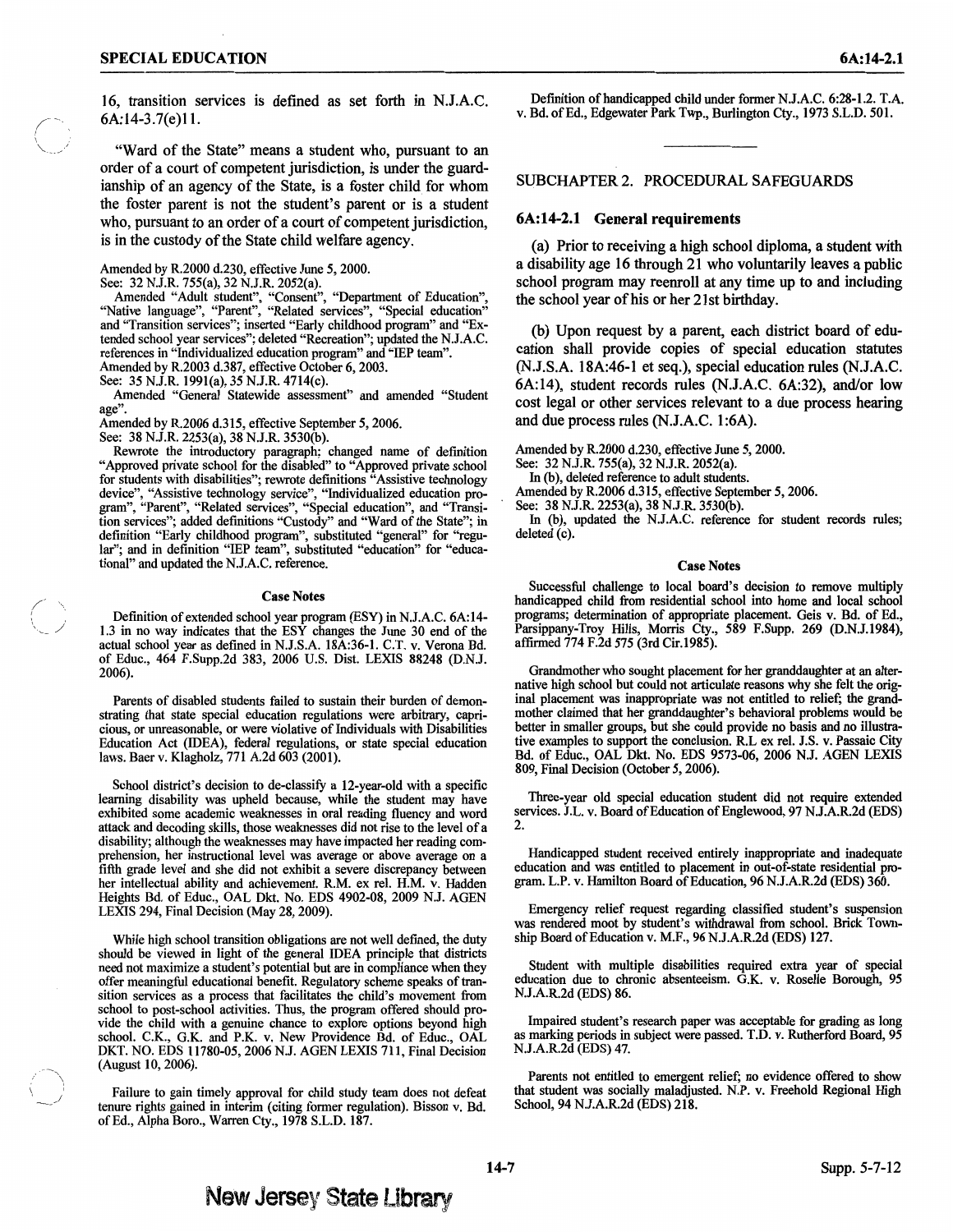Emergency placement for neurologically impaired child was not available absent evidence of irreparable harm. M.B. v. Manville, 93 N.J.A.R.2d (EDS) 233.

Student, classified as perceptually impaired, who filed an application for emergency relief return to his previously established course of study was returned to mainstream placement with resource room assistance pending outcome of the dispute over his proper classification and placement. Milt v. East Windsor Regional School District, 9 N.J.A.R. 159 (1986).

State Department of Human Services not a necessary party to special education placement determination; joinder of party denied due to lack of authority; consolidation denied as unqualified. A.N. v. Clark Bd. of Ed., 6 N.J.A.R. 360 (1983).

Standing of foster parents (citing former regulations). Orr v. Bd. of Ed., Caldwell-West Caldwell, Essex Cty., 1976 S.L.D. 264.

# 6A:14-2.2 Surrogate parents, wards of the State and foster parents

(a) Each district board of education or responsible State agency shall ensure that the rights of a student are protected through the provision of an individual to act as surrogate for the parent and assume all parental rights under this chapter when:

1. The parent as defined according to N.J.A.C. 6A:14- 1.3 cannot be identified;

2. The parent cannot be located after reasonable efforts;

3. An agency of the State of New Jersey has guardianship of the student, or the student is determined a ward of the State and, if the student is placed with a foster parent, the foster parent declines to serve as the student's parent; or

4. The student is an unaccompanied homeless youth as that term is defined in section 725(6) of the Mckinney-Vento Homeless Assistance Act (42 U.S.C. §11434(a)6).

(b) A district board of education shall make reasonable efforts to appoint a surrogate parent within 30 days of the determination that a surrogate parent is needed for a student.

(c) If the district fails to appoint a surrogate parent for a ward of the State, a judge may appoint a surrogate parent if the judge determines a surrogate parent is necessary for such student.

(d) Each district board of education or responsible State agency shall establish a method for selecting and training surrogate parents.

(e) The person serving as a surrogate parent shall:

1. Have no interest that conflicts with those of the student he or she represents;

\  $\bigcup$ 

2. Possess knowledge and skills that ensure adequate representation of the student;

3. Not be replaced without cause;

4. Be at least 18 years of age; and

5. If the person serving as the surrogate parent is compensated, a criminal history review pursuant to N.J.S.A. 18A:6-7 .1 shall be completed for the individual;

(t) The person(s) serving as a surrogate parent may not be an employee of the Department of Education, the district board of education or a public or nonpublic agency that is involved in the education or care of the child. A surrogate parent may be paid solely to act in that capacity.

(g) When a student (who is or may be a student with a disability) is in the care of a foster parent, and the foster parent is not the parent of the student as defined in N.J.A.C. 6A:14-1.3, the district board of education where the foster parent resides shall contact the student's case manager at the Division of Youth and Family Services (DYFS) in the Department of Human Services to:

1. Determine whether the parent retains the right to make educational decisions; and

2. Determine the whereabouts of the parent.

(h) If the parent retains the right to make educational decisions and the parent's whereabouts are known to the district board of education, the school shall obtain all required consent from and provide written notices to the parent.

(i) If the district board of education cannot ascertain the whereabouts of the parent, the foster parent, unless that person is unwilling to do so, shall serve as the parent pursuant to N.J.A.C. 6A:l4-1.3. If there is no foster parent, or the foster parent is unwilling to serve as the student's parent, the district board of education shall consult with the student's case manager at DYFS to assist in identifying an individual to serve as a surrogate parent and appoint a surrogate parent and obtain all required consent from, and provide written notices to, the surrogate parent.

Amended by R.2000 d.230, effective June 5, 2000.

See: 32 N.J.R. 755(a), 32 N.J.R. 2052(a).

Rewrote the section.

Amended by R.2001 d.397, effective November 5, 2001.

See: 33 N.J.R. 2375(a), 33 N.J.R. 3735(b).

In (d), inserted "a" preceding "public", "or nonpublic" preceding "agency", and substituted "that is involved in the education or care of the child" for "providing services to the student".

Amended by R.2006 d.315, effective September 5, 2006.

See: 38 N.J.R. 2253(a), 38 N.J.R. 3530(b).

Section was "Surrogate parents and foster parents". Rewrote the section.

### Case Notes

Successful challenge to local board's decision to remove multiply handicapped child from residential school into home and local school programs. Geis v. Bd. of Ed., Parsippany-Troy Hills, Morris Cty., 589 F.Supp. 269 (D.N.J.I984), affirmed 774 F.2d 575 (3rd Cir.l985).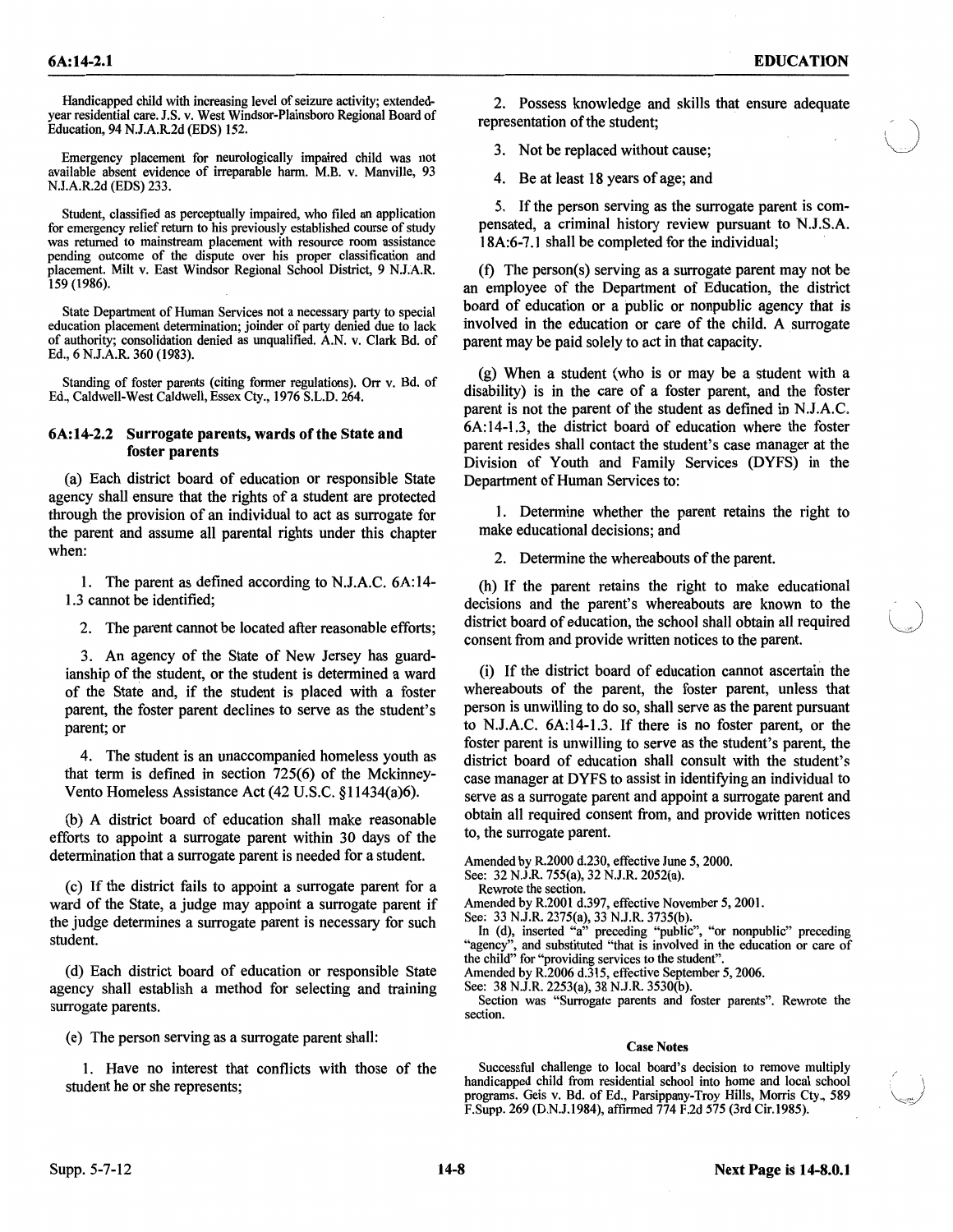/

Individuals with Disabilities Act (IDEA) imposed no federal requirement of statewide uniformity of methods for the selection and training of surrogate parents, and state special education regulations which provided for establishment of selection and training systems by each district board of education or responsible state agency were not arbitrary, capricious or unreasonable. Baer v. Klagholz, 771 A.2d 603 (2001).

State special education regulations defining eligibility for appointment as a surrogate parent which did not prohibit appointment of an employee of a nonpublic agency involved in the education or care of the child as that child's surrogate parent improperly failed to conform to federal conflict-of-interest standard. Baer v. Klagholz, 771 A.2d 603 (2001).

Regulation valid. In re: Repeal of N.J.A.C. 6:28, 204 N.J.Super. 158, 497 A.2d 1272 (App.Div.1985).

Natural parent of a child who was in the custody of the Division of Youth and Family Services did not retain the right to make educational decisions for the child; rather, the resource family reserved the right to address the special education matters pending before the Office of Administrative Law (OAL) unless he or she so declined, at which time the appointed surrogate would then be empowered to address the pending matters before the OAL. S.S. ex rel. K.S. v. Lawnside Borough Bd. of Educ., OAL DKT. EDS 6093-07 and EDS 6094-07, 2007 N.J. AGEN LEXIS 776, Final Decision (October 15, 2007).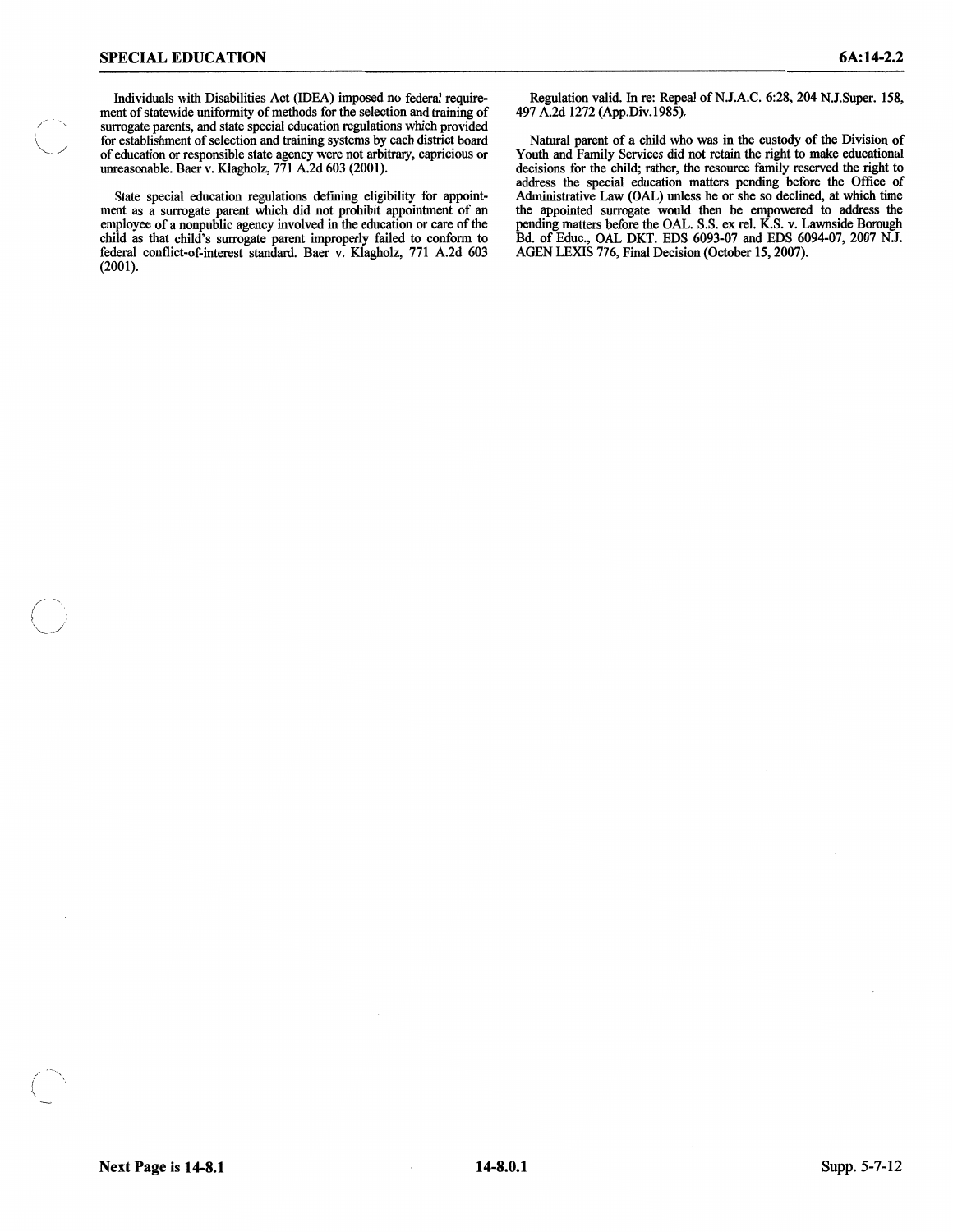State special education regulations concerning discipline, suspension, or expulsion of special education students, incorporating comprehensive provisions of the Individuals with Disabilities Education Act (IDEA) and federal special education regulations, were not rendered arbitrary or capricious by reason of their failure to define certain terms used in IDEA. Baer v. Klagholz, 771 A.2d 603 (2001).

State special education regulations excluding parents from determination of level of education services required to provide free appropriate public education (FAPE) for students suspended for more that ten days in a school year in suspensions not constituting change in placement did not infringe upon parents' rights under the Individuals with Disabilities Education Act (IDEA), where challenged state regulation mirrored federal regulations governing same subject matter. Baer v. Klagholz, 771 A.2d 603 (2001).

State's failure to adopt special education regulation requiring consultation with student's parents in determining point at which series of disciplinary removals of fewer than ten days constitutes change in placement did not infringe upon parents' right under the Individuals with Disabilities Education Act (IDEA) to be involved in all disciplinary determinations; nothing in IDEA or its federal regulations specified particular persons entitled to determine whether series of short-term removals constitute change in placement, and such determination was therefore implicitly left to discretion and determination of the states. Baer v. Klagholz, 771 A.2d 603 (2001).

Juvenile was not denied effective assistance of counsel in delinquency adjudication for serious offenses where evidence of guilt was overwhelming. State in Interest of S.T., 233 N.J.Super. 598, *559* A.2d 861  $(A.D.1989).$ 

Mother was entitled to emergent relief from a board's determination to exclude her disabled son from his graduation based on his involvement in a fight because the board's disciplinary meeting served the double-duty of a manifestation determination review required under N.J.A.C. 6A:l4-2.8(e)(2), as well as the disciplinary action; in addition to the fact that there was no written determination on the result of that review, it was contrary to the spirit of the regulation to progress to consideration of the discipline of a special education student without regard to his disability when there was barely a review of whether his behavior was a manifestation of his disability. M.R. ex rei. Q.R. v. Hoboken Charter School, Bd. of Educ., OAL Dkt. No. EDS 07232-09, 2009 N.J. AGEN LEXIS 459, Order for Emergent Relief (June 23, 2009).

Discipline imposed failed to comply with the requirements of the IDEA and New Jersey implementing regulations when a disabled 16 year-old student brought a pocket knife to school with a blade of less than 2.5 inches; the student was removed from school for a period equal to 81 calendar days, which exceeded the IDEA's provisions. K.R. and J.R. ex rei. N.R. v. Vineland City Bd. of Educ., OAL DKT. NO. EDS 2321-07, 2008 N.J. AGEN LEXIS 22, Final Decision (January 22, 2008).

Parents of an eighth-grade student who was suspended for five days on his second day attending the school were not entitled to emergency relief in the form of the immediate return of the student to school pending a due process hearing; under the circumstances of a short suspension and the provision of home-bound instruction, there was no significant break in the student's educational services and he would not suffer irreparable harm. S.W.-R. ex rei. E.R. v. Ocean Twp. Bd. of Educ., OAL Dkt. No. EDS 4148-07, 2007 N.J. AGEN LEXIS 382, Emergent Relief Decision (May 29, 2007).

School district's request to remove high school student classified as "emotionally disturbed" to an interim alternative educational setting was granted based on the student's involvement in numerous incidents of violence and the district's assessment that there was a clear danger. Lawrence Twp. Bd. of Ed. v. D.F. ex rei. D.F., OAL DKT. NO. EDS 12056-06, 2007 N.J. AGEN LEXIS 26, Final Decision (January 9, 2007).

Discipline for misconduct due to underlying disability found inappropriate. R.G. v. West Orange Board of Education, 97 N.J.A.R.2d (EDS) 122.

No compensatory education entitlement for special education student undermining procedural requirements. R.S. v. Southern Gloucester County Regional Board of Education, 97 N.J.A.R.2d (EDS) 22.

High school student's violent behavior warranted continued suspension pending re-evaluation. Greater Egg Harbor Board of Education v. P.N., M.N. and J.N., 97 N.J.A.R.2d (EDS) 12.

Teacher's petition to bring expulsion proceedings against student who assaulted her was dismissed where assault arose from student's handicap. Barna v. Irvington Board of Education, 96 N.J.A.R.2d (EDU) 598.

Request to return suspended kindergartner to classroom pending completion of evaluation was denied due to student's continued aggressive behavior. M.J. v. Norwood Board of Education, 96 N.J.A.R.2d (EDS) 193.

School board was entitled to emergency relief to continue student's suspension pending further hearing on the matter. Brick Township Board of Education v. R.I., 96 N.J.A.R.2d (EDS) 107.

Student suspended for posing threat to others could not return without reevaluation. Englewood Board v. C.M., *95* N.J.A.R.2d (EDS) 112.

Handicapped student's suspension upheld. Deptford Township Board of Education v. E.S., *95* N.J.A.R.2d (EDS) 21.

Fight leading to disciplinary suspension not related to student's educational disability. Deptford v. E.S., 95 N.J.A.R.2d (EDS) 21.

Expulsion; initial evaluation by child study team. Edison Board of Education v. R.H., 94 N.J.A.R.2d (EDS) 35.

Disciplinary record required child study team evaluation over refusal of parents to give consent. Ewing Township v. J.R., 93 N.J.A.R.2d (EDS)94.

### **6A:14-2.9 Student records**

(a) All student records shall be maintained according to N.J.A.C. 6A:32.

(b) The parent, adult student or their designated representative shall be permitted to inspect and review the contents of the student's records maintained by the district board of education under N.J.A.C. 6A:32 without unnecessary delay and before any meeting regarding the IEP.

(c) Any consent required for students with disabilities under N.J.A.C. 6A:32 shall be obtained according to N.J.A.C. 6A:14-1.3 "consent" and 2.3(a) and (b).

Amended by R.2006 d.315, effective September 5, 2006. See: 38 N.J.R. 2253(a), 38 N.J.R. 3530(b). Amended N.J.A.C. references throughout.

#### Case Notes

Trial judge properly balanced alleged sexual abuse victims' right to privacy with defendant's right of confrontation by examining in camera confidential school records of victims sought by defendant in connection with issue of victims' competency to testify. State of New Jersey v. Krivacska, 775 A.2d 6 (2001).